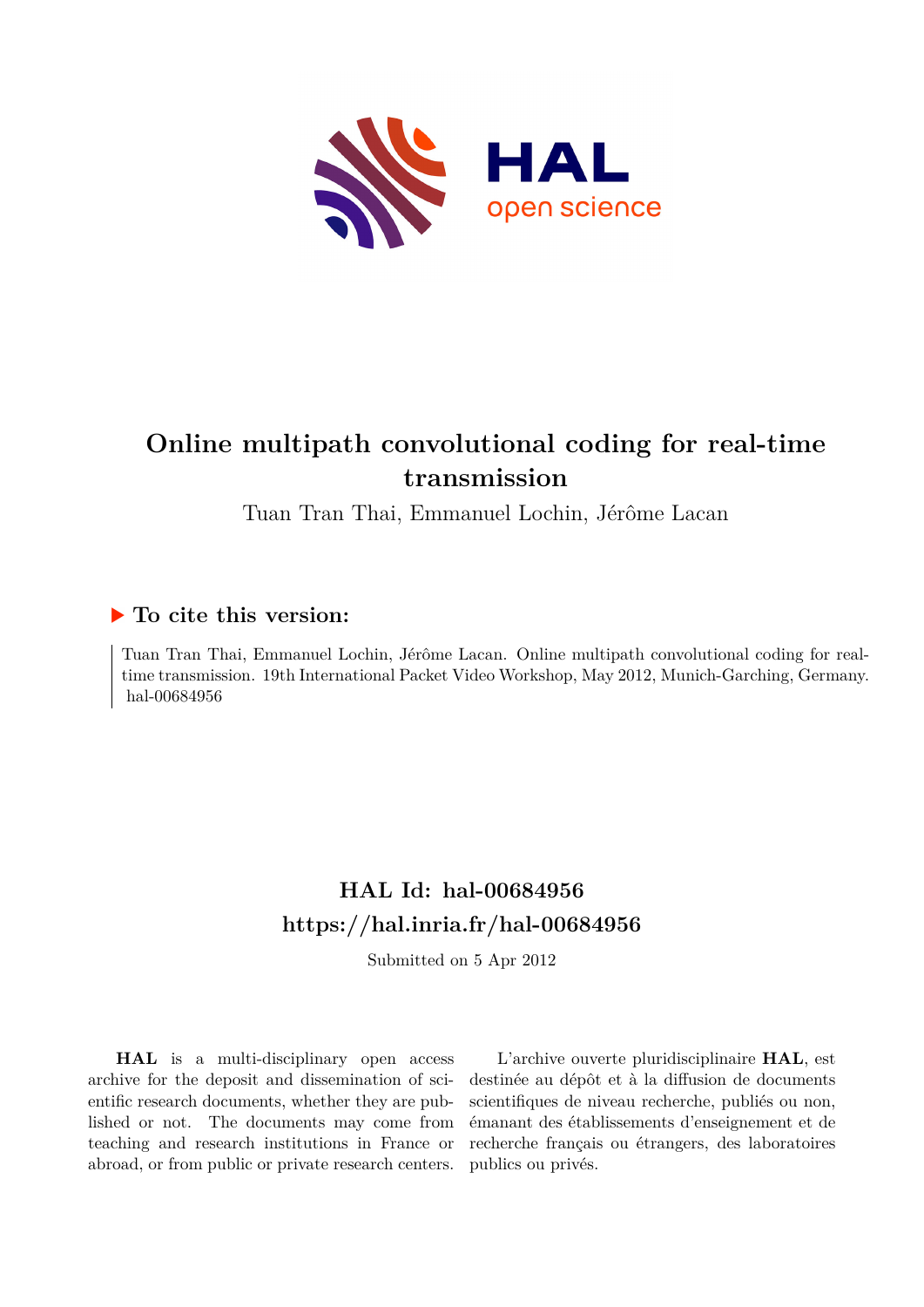# Online multipath convolutional coding for real-time transmission

Tuan Tran Thai, Emmanuel Lochin, Jérôme Lacan University of Toulouse; TéSA; ISAE/DMIA; Toulouse, France

*Abstract*—Most of multipath multimedia streaming proposals use Forward Error Correction (FEC) approach to protect from packet losses. However, FEC does not sustain well burst of losses even when packets from a given FEC block are spread over multiple paths. In this article, we propose an online multipath convolutional coding for real-time multipath streaming based on an on-the-fly coding scheme called Tetrys. We evaluate the benefits brought out by this coding scheme inside an existing FEC multipath load splitting proposal known as Encoded Multipath Streaming (EMS). We demonstrate that Tetrys consistently outperforms FEC in both uniform and burst losses with EMS scheme. We also propose a modification of the standard EMS algorithm that greatly improves the performance in terms of packet recovery. Finally, we analyze different spreading policies of the Tetrys redundancy traffic between available paths and observe that the longer propagation delay path should be preferably used to carry repair packets.

#### I. INTRODUCTION

Multipath streaming has gained much attention recently thanks to overlay networks and multiple access technologies (e.g., Wi-Fi, Cellular) available by default in handheld devices. The benefits of multipath overlay routing and multipath streaming are presented in [1], [2] (e.g., reduction in correlation between consecutive packet losses, throughput gain, ability to react to congestion variation in different parts of the network). Another interesting property of multipath has been illustrated in [3]. Fashandi et al. [3] showed that the loss rate after packet recovery decays exponentially with the number of paths. However, the challenging task in multipath streaming is to split the data flow among available paths to achieve better perceived video quality. As a potential solution, in [4], Jurca et al. proposed a load splitting scheme based on an end-to-end (E2E) distortion model for single layer video streaming. Later in [5], they proposed a similar E2E distortion model for scalable video streaming as an objective function and used optimization algorithms to minimize the distortion. One of the most achieved algorithms is Encoded Multipath Streaming (EMS) framework proposed by Chow et al. [6]. In their proposal, the receiver observes the loss rate on each path, calculates the overall loss rate after packet recovery and sends the load splitting vector to the sender. However, all these proposals ([3]-[7]) use Forward Error Correction (FEC) to protect the video from losses. The main problem is this block code scheme requires to dynamically adapt its initial parameters and as a result, complex probing and network feedback analysis. Recently, a novel erasure coding approach that prevents such complex configuration has been proposed [8], [9], [10].

In this paper, we propose to use an on-the-fly erasure coding scheme called Tetrys [10] to real-time multipath streaming and in particular, inside the EMS framework [6]. The rationale of using this framework is because EMS obtains better performance in terms of computation compared to [4], [5] [11]. We show that enabling Tetrys instead of FEC inside EMS greatly improves the overall performance in terms of packet delivery ratio in both uniform and burst losses. We also study the decoupling between load allocation and redundancy traffic with Tetrys and propose several other measurements with different propagation delay not tackled in [6]. The results show that sending Tetrys repair packets on paths with longer propagation delay increases the packet delivery ratio before the E2E delay constraint in real-time transmission limited to hundreds milliseconds. Furthermore, we improve the EMS scheme to better follow the network dynamics and to reduce the loss rate after packet recovery.

The rest of this article is organized as follows. Section II introduces briefly the EMS scheme. Section III presents the basic principle of Tetrys and the decoupling between load allocation and Tetrys redundancy traffic. Section IV shows the results obtained from Tetrys compared to FEC with different settings and the benefits of decoupling between load allocation and Tetrys redundancy traffic. Section V presents the modified EMS algorithm and results. We conclude and provide future work in section VI.

#### II. EMS PRINCIPLE

Fig. 1 shows an overview of the EMS scheme. The FEC encoder in EMS sender takes the live stream and encodes with FEC parameters specified by *k* source packets and *nk* repair packets. The encoded stream is then splitted among available paths with different characteristics (e.g., propagation delay, loss rate, available bandwidth) thanks to the packet scheduler. The EMS receiver stores all received packets and checks whether it can decode all lost packets in a FEC block specified by  $FEC(k,n)$ . In the context of live streaming, any packets arrived or recovered after the deadline are discarded.

The EMS scheme is detailed in [6]. Thus, we introduce the most important part of EMS, the Online Load Splitting (OLS). At bootstrap, EMS sender equally splits the load between available paths so that the receiver measures the loss rate in each path. At each period defined by OLS Adapt Window (in second), the EMS receiver executes the OLS algorithm as depicted in the pseudo code 1. The information loss rate indicates the percentage of data that can not be recovered.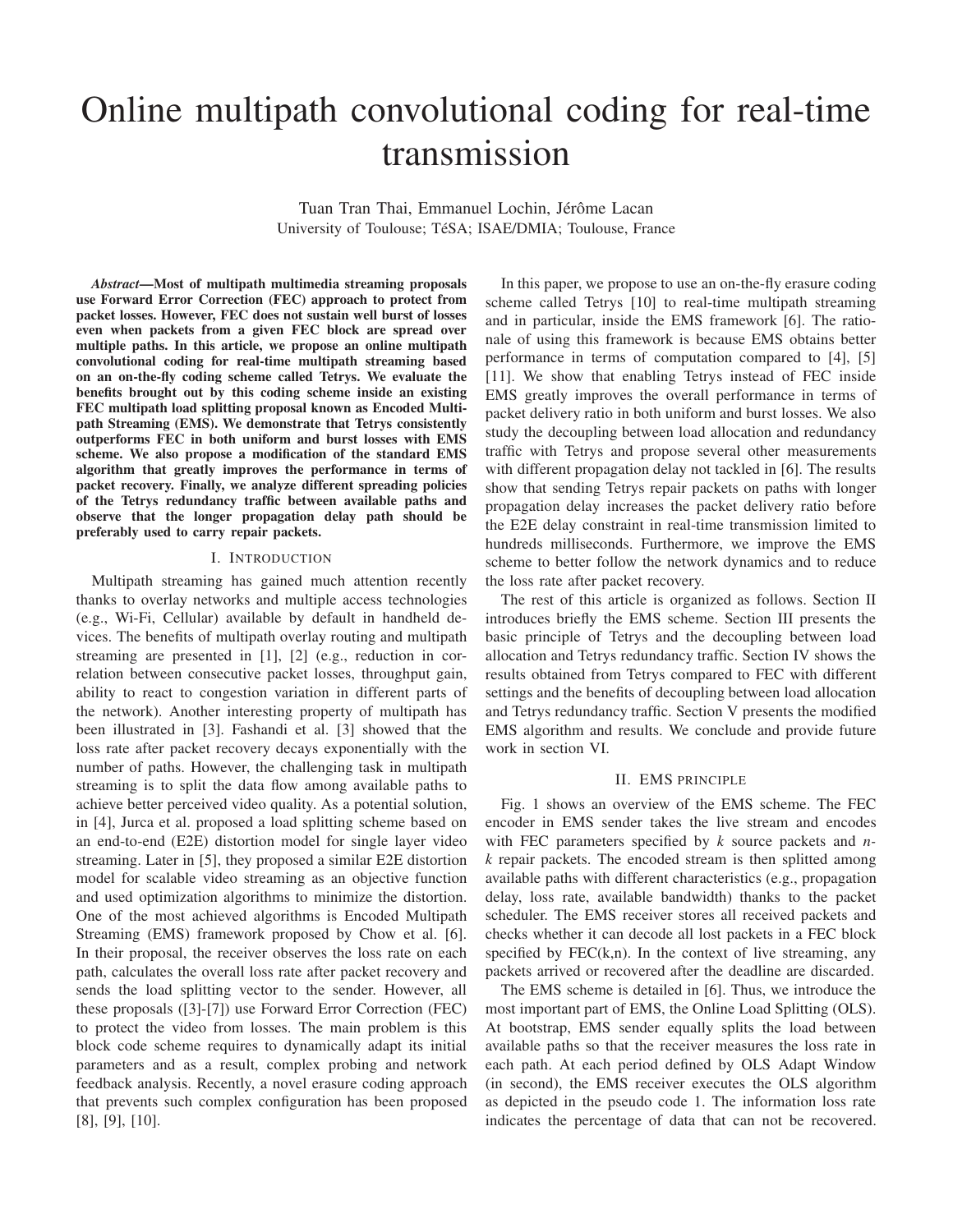After performing the OLS, EMS receiver sends a feedback containing the load splitting vector and the FEC parameters. The packet scheduler of EMS sender follows the load vector upon reception of the feedback.

Algorithm 1 Online Load Splitting (OLS)

- 1: Compute the asymptotic optimal solution and split the load accordingly
- 2: Sort the paths in the increasing order of loss rate
- 3: repeat
- 4: Pick the first path in the list
- 5: repeat
- 6: Increase the load on the chosen path by pre-defined  $\Delta_L$  (3% by default)
- 7: Decrease the load on each of remaining paths by a fraction of  $\delta$ , proportional to their respective loss rates
- 8: until measured information loss rate increases
- 9: Remove the chosen path from the list
- 10: Revert to the previous load splitting
- 11: until the path list is empty
- 12: goto Step 2

It is noted that the load splitting vector only decides the amount of traffic that each path should carry. This inspires our study of decoupling between the load splitting vector and redundancy traffic with Tetrys (will be described in Section  $III-B$ ).

#### III. TETRYS MULTIPATH

We introduce in this section an on-the-fly erasure coding scheme called Tetrys coupled with EMS scheme for realtime multipath streaming. Then, we present the rationale of decoupling between load allocation and Tetrys redundancy traffic.

#### *A. Basic principle of Tetrys*

Tetrys uses an elastic encoding window buffer  $B_{EW}$  which includes all the source packets sent without acknowledgment. For every k source packets, Tetrys sender sends a repair packet  $R_{(i..j)}$  which is built as a linear combination of all packets currently in  $B_{EW}$  from packet indexed *i* to *j*. The receiver is expected to periodically acknowledge the received or decoded packets. Upon reception of acknowledgment, the sender removes the acknowledged packets out of its  $B_{EW}$ . Generally, the receiver can decode lost packets as soon as the number of repair packets received is equal to the number of lost packets. By this principle, Tetrys is tolerant to burst losses in neither source, repair nor acknowledgment packets as long as the redundancy ratio exceeds the packet loss rate (PLR). Furthermore, the lost packets are recovered within a delay that does not depend on the Round Trip Time (RTT). This property is very important for real-time applications.

Let us show in Fig. 2 a simple Tetrys data exchange with  $k = 2$  which implies that a repair packet is sent for every two sent source packets (or redundancy ratio of 33.3%). The packet  $P<sub>2</sub>$  is lost during the data exchange. However, the reception of repair packet  $R_{(1,2)}$  allows to rebuild  $P_2$ . The acknowledgment for packets  $P_1$  and  $P_2$  from the receiver is lost. This loss does not interrupt the transmission, the sender simply continues to compute the repair packets from  $P_1$ . Later, the lost packets  $P_3$ ,  $P_4$  are rebuilt thanks to  $R_{(1..6)}$  and  $R_{(1..8)}$ . The reception of second acknowledgment packet allows the sender to remove the acknowledged packets and build the repair packets from  $P_9$ . The reader is referred to [10] for further details.



Fig. 2. A simple data exchange with Tetrys (k=2) [10]

*B. Decoupling load allocation and redundancy traffic with Tetrys*

In [12], Kurant showed that the propagation time differences between paths reach several tens of milliseconds by measurements. In case of FEC, the last packet (source or repair) in a FEC block arrived at the receiver must be sooner than the end-to-end (E2E) delay requirements normally specified by the path with longest propagation delay. If the arrival date of last FEC packet exceeds the deadline due to long block size or queuing delay in the network, the sender should reduce the block size. The size reduction makes FEC less tolerant to burst losses (see later in Fig. 6). Thus, we believe that FEC repair packets can be sent to any available paths without changing the result with well dimensioning block size. On the other hand, the arrival time of Tetrys repair packets is rather important since they are used to recover all previous lost packets if possible. If a repair packet built from sent source packets without acknowledgment is transmitted to the path with short propagation delay, it is likely that the repair packet arrives sooner than the source packets sent on longer paths. This means that the arrival of repair packet can not be used to recovered the previous lost packets at its arrival even though the source packets sent on longer paths arrive successfully. This reduces the effectiveness of Tetrys repair packets in real-time streaming. Based on this observation and the independence between load splitting vector and packet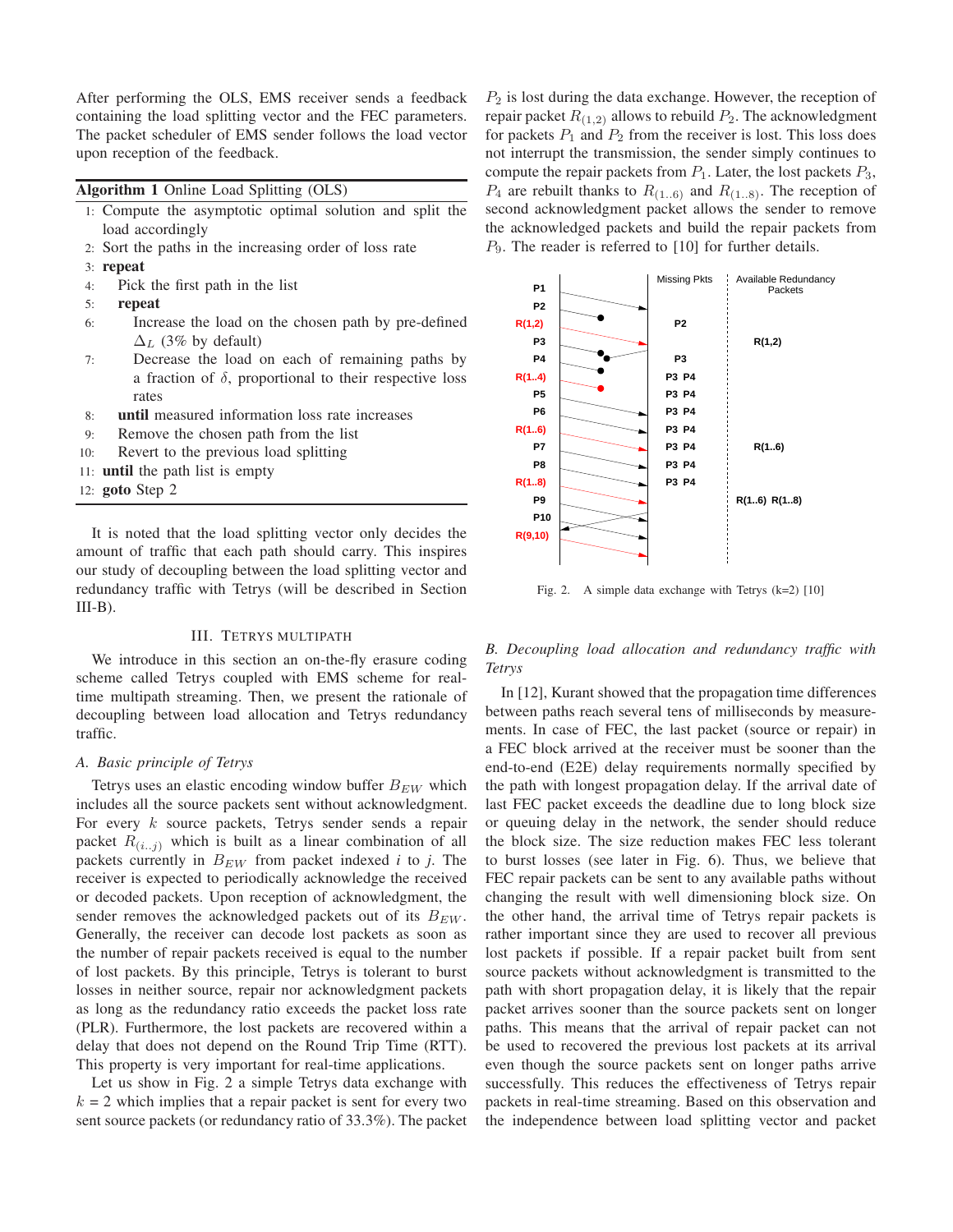

Fig. 1. EMS overview [6]

scheduler (see section II), we propose to decouple the load allocation on each path specified by the load splitting scheme and the way Tetrys repair packets are sent. This implies that Tetrys repair packets are preferably sent to the path with longer propagation delay while keeping the same load allocation.

Table I show different strategies to send Tetrys repair packets. For instance, with "Tetrys long" strategy, the Tetrys repair packets are first sent to the path with longest propagation delay. If the load on longest path is fulfilled, the Tetrys repair packets are sent to the path with second longest propagation delay and so on. While Tetrys repair packets are sent to the available path according to the packet scheduler in "Tetrys" strategy.

TABLE I DIFFERENT STRATEGIES OF SENDING TETRYS REPAIR PACKETS

| Tetrys long  | preferably sent to path with longer delay  |  |
|--------------|--------------------------------------------|--|
| Tetrys short | preferably sent to path with shorter delay |  |
| Tetrys       | sent to available path                     |  |

#### IV. SIMULATIONS AND RESULTS

We use *ns-2* [13] to evaluate Tetrys and FEC using EMS scheme. The number of paths is specified in each simulation. These paths can be built thanks to multiple physical interfaces or overlay network. The path establishment is out of scope of this article. We assume that the available bandwidth exceeds the application rate. The one-way E2E delay constraint is set to 150ms based on ITU-T/G.114 [14] which is recommended for highly interactive applications. One of the main characteristics of Tetrys is to be fully reliable whatever the burst size [10]. Indeed, all lost packets are recovered if the redundancy ratio exceeds the PLR. However, we consider the packets as lost at the application level if their arrival or recovery date exceeds the deadline. The information loss rate indicates the percentage of lost data that can not be recovered or be recovered after the deadline of 150ms. To simulate the burst losses, we use a Gilbert-Elliot model in [10] which is specified by an average PLR and an average length of consecutive lost packets (or shortly mean burst size). In each simulation, the streaming server sends a Constant Bit Rate (CBR) traffic at 1900 kb/s with packet size of 210 bytes. The frequency of Tetrys acknowledgment packet is set to 10ms. The feedback frequency does not change the result since it only affects the buffer sizes.

#### *A. Comparison between FEC and Tetrys with the same EMS scheme*

In this simulation, there are two paths between a sender and a receiver. The propagation delay on each path is set to 50ms. The streaming lasts 4 hours and the OLS Adapt Window is set to 60s. The redundancy ratio is set to 10% which is equivalent to FEC(45,50). The PLR on path 1 is set to 3% and the PLR on path 2 varies from 0% to 5%. Fig. 3 shows that Tetrys consistently outperforms FEC(45,50) in both uniform and mean burst size of 2 and 3 packets. More specifically, Tetrys reduces up to more than 1% information loss rate in case of mean burst size of 3 packets. With the video coding standard H.264/AVC, the Peak Signal to Noise Ratio (PSNR) with Tetrys can gain up to several dBs [15]. It is noted that the result with FEC(45,50) in Fig. 3 is similar to Fig. 14 in [6]. In fact, when the PLR on path 2 is less than 3%, the EMS scheme tends to assign more load on path 2, thus the information loss rate proportionally increases with the PLR on path 2. When the PLR on path 2 is greater than 3%, the EMS scheme switches to assign more load on path 1. This results in a rather flat in information loss rate at PLR on path 2 greater than 3%.

EMS scheme comes with FEC redundancy and FEC block size adaptations (see Fig. 1). On the other hand, the configuration with Tetrys is simpler than FEC since Tetrys does not need to scale the block size. With the same redundancy ratio, Tetrys achieves smaller information loss rate. Thus, with the redundancy adaptation so that the loss requirement less than a threshold (normally 1% for video), Tetrys requires less redundancy than FEC. In fact, in Fig. 3, the information loss rate of Tetrys is much less than 1% at mean burst size of 3 packets at redundancy ratio of 10% while the redundancy for FEC must be greater than 10% to lower its information loss rate to less than 1%.

Fig. 4 shows the information loss rate of Tetrys and FEC(45,50) at PLR of 3% on both paths and mean burst size of 3 packets. Since Tetrys is fully reliable, the lost packets are due to missed deadline. Thus, the information loss rate of Tetrys is reduced with the relaxation of the delay requirement. This implies that the gain of Tetrys against FEC is increased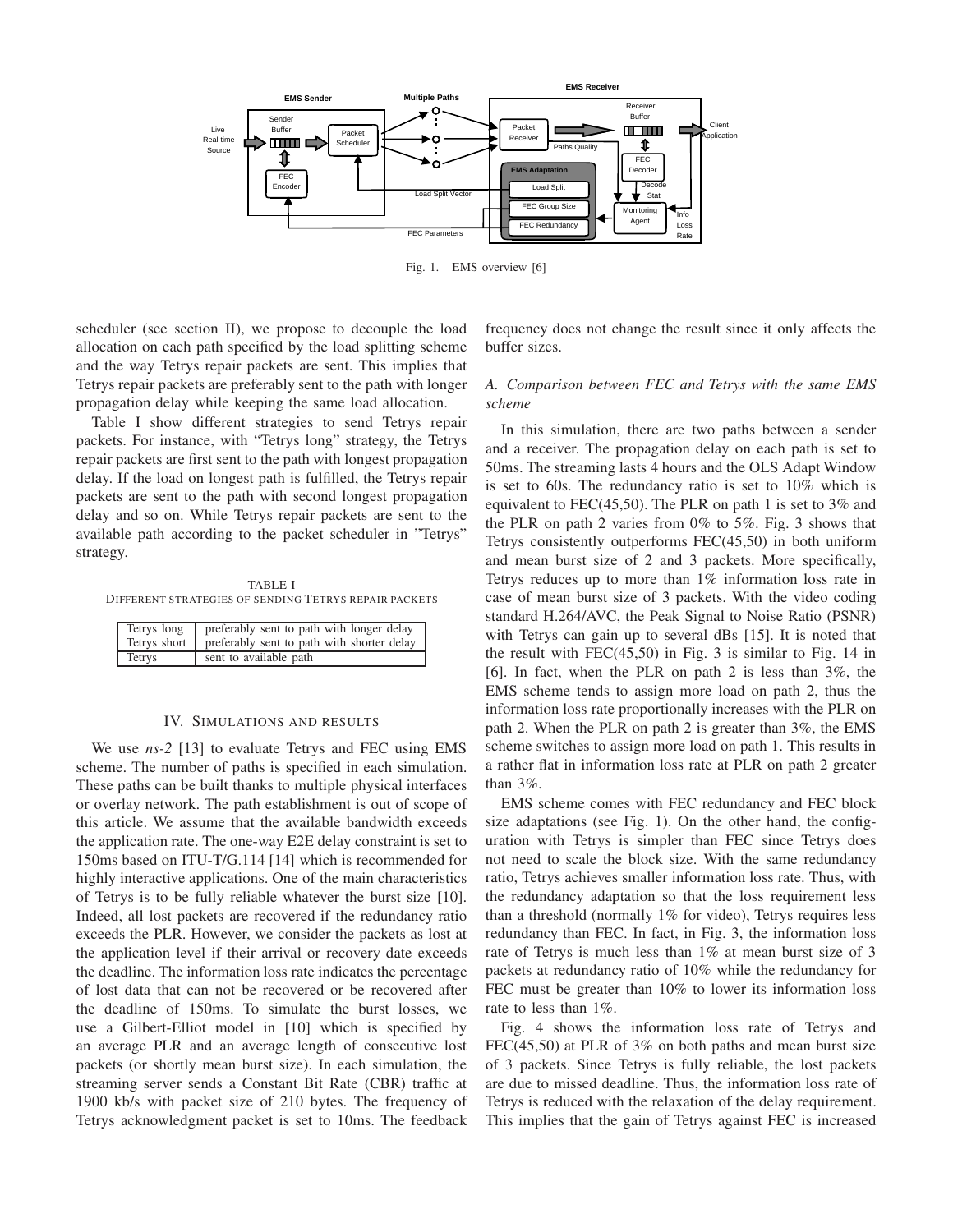if the delay constraint is relaxed. It is noted that we use EMS as load splitting scheme to demonstrate the better performance of Tetrys against FEC, we believe that Tetrys still outperform FEC in any load splitting scheme.



Fig. 3. Tetrys vs FEC(45,50) at PLR of 3% on path 1 with uniform losses and burst losses with mean size of 2 and 3 packets, redundancy ratio is 10%



Fig. 4. Information loss rate of Tetrys and FEC(45,50) as a function of delay requirement with PLR of 3% on both paths

#### *B. Propagation delay differences*

In [6], the authors did not perform the tests where the available paths have different propagation delays. We compare Tetrys and FEC in case of 3 paths with different settings to IV-A. The PLR on each path is 14%, 10% and 12%, respectively. The redundancy ratio is set to 25% which is equivalent to FEC(15,20), FEC(24,32), FEC(30,40) and FEC(45,60). The simulation duration is 1000s with OLS Adapt Window of 1 second. Kurant showed in [12] that the propagation delay differences between paths reach several tens of milliseconds. Thus, we vary the propagation delay on each path from 50 to 80ms so that no path has the same delay to the others and

the maximum delay difference between paths is 30ms. This results in 24 simulations.

First, we compare different strategies of sending Tetrys repair packet (see Table I). Fig. 5 shows the difference in information loss rate of "Tetrys long" against "Tetrys short" and "Tetrys" strategies for the mean burst size of 2 packets. The positive value means that the information loss rate of "Tetrys long" is less than the compared strategy ("Tetrys long" is better) and vice versa. It is clear that "Tetrys long" strategy outperforms other strategies in most cases. Table II shows the mean information loss rate and standard deviation of 24 simulations in case of uniform and mean burst size of 2 and 3 packets. "Tetrys long" strategy shows better results in all cases. At uniform losses and mean burst size of 2, 3 packets, "Tetrys long" gains 50%, 24% and 6%, respectively, against the best strategy among "Tetrys short" and "Tetrys". These results confirm our analyis in III-B. Thus, we consider Tetrys as "Tetrys long" strategy from now on.



Fig. 5. "Tetrys long" performance against "Tetrys short" and "Tetrys"

TABLE II MEAN INFORMATION LOSS RATE AND STANDARD DEVIATION OF DIFFERENT STRATEGIES OF SENDING TETRYS REPAIR PACKETS AT UNIFORM LOSSES AND BURST LOSSES WITH MEAN SIZE OF 2 AND 3 PACKETS

|              | Uniform                | Burst size of 2   | Burst size of 3  |
|--------------|------------------------|-------------------|------------------|
| Tetrys long  | $0.0004\% \pm 0.00056$ | $0.083\% + 0.021$ | $0.47\% + 0.15$  |
| Tetrys short | $0.015\% \pm 0.039$    | $0.15\% + 0.06$   | $0.5\% + 0.1$    |
| Tetrys       | $0.0008\% \pm 0.0014$  | $0.11\% + 0.04$   | $0.52\% + 0.078$ |

We then compare Tetrys with different FEC settings (FEC(15,20), FEC(24,32), FEC(30,40), FEC(45,60)). Fig. 6 shows the information loss rate of different FEC settings. The larger FEC block size makes FEC more tolerant to burst losses but leads to more delay to recover the lost packets. Fig. 7 shows the comparison between Tetrys and FEC(45,60), the best FEC among 4 settings, at mean burst size of 3 packets. Tetrys outperforms FEC(45,60) regardless the propagation delay on each path.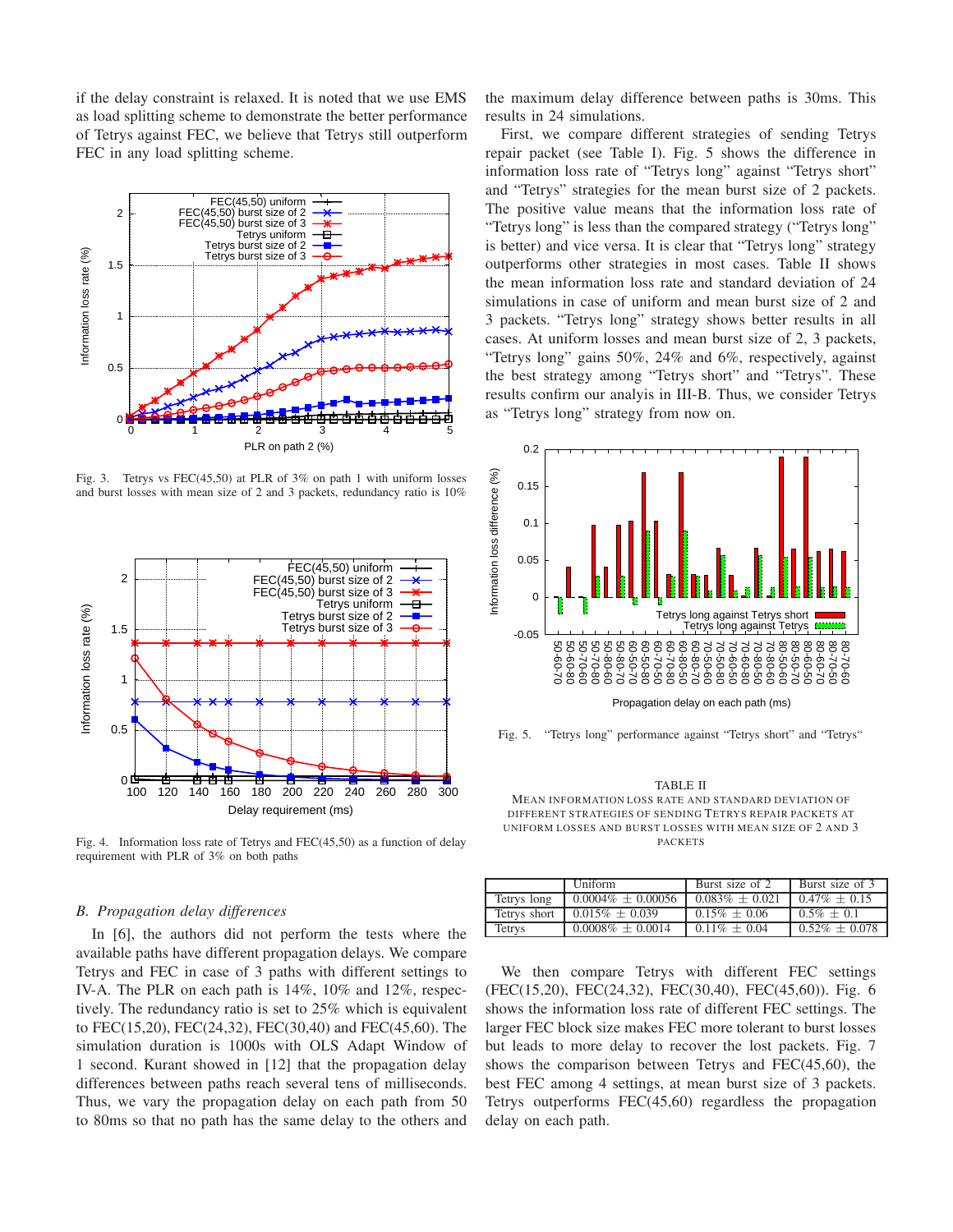Table III shows the results of different FEC settings and Tetrys at both uniform losses and burst losses with mean size of 2 and 3 packets. We can see that Tetrys has a significant gain in information loss rate compared to FEC. Specifically, Tetrys has an average gain of 75% in information loss rate against the best FEC at mean burst size of 3 packets.



Fig. 6. Comparison between different FEC settings at mean burst size of 2 packets. PLR on each path is 14%, 10%, 12%. Redundancy ratio is 25%



Propagation delay on each path (ms)

Fig. 7. FEC(45,60) vs Tetrys at mean burst size of 3 packets. PLR on each path is 14%, 10%, 12%. Redundancy ratio is 25%

TABLE III MEAN AND STANDARD DEVIATION INFORMATION LOSS RATE WITH DIFFERENT FEC SETTINGS AND TETRYS

|               | Uniform                | Burst size of 2   | Burst size of 3 |
|---------------|------------------------|-------------------|-----------------|
| FEC $(15,20)$ | $0.53\% + 0.14$        | $3.14\% + 0.15$   | $4.77\% + 0.22$ |
| FEC(24.32)    | $0.18\% + 0.051$       | $1.87\% + 0.09$   | $3.55\% + 0.18$ |
| FEC(30.40)    | $0.11\% + 0.041$       | $1.44\% + 0.12$   | $2.81\% + 0.19$ |
| FEC(45.60)    | $0.028\% + 0.017$      | $0.73\% + 0.099$  | $1.86\% + 0.13$ |
| Tetrys        | $0.0004\% \pm 0.00056$ | $0.083\% + 0.021$ | $0.47\% + 0.15$ |

#### V. EMS ALGORITHM IMPROVEMENT

The original OLS algorithm (see pseudo code 1) shows very good results. However, it does not adapt well to the network dynamics. In fact, assuming that the OLS is increasing the load on path 1, the loss rate on path 2 reduces significantly and is lower than path 1. This might lead to the better information loss rate, the original OLS scheme is still in a repeat-until loop and continues to increase the load on path 1. This make the OLS scheme goes farther from the new optimal load splitting, while it is better to stop increasing the load on path 1 and to increase the load on path 2. Thus, we propose to add a predefined threshold of loss rate  $\theta$ . At each period, the scheme compares the loss rate on each path with the one in previous period, if the absolute difference is greater than  $\theta$ , the OLS scheme quits the repeat-until loop and re-sorts the paths. The improved OLS scheme is depicted in the pseudo code 2.

#### Algorithm 2 Modified OLS

- 1: Compute the asymptotic optimal solution and split the load accordingly
- 2: Sort the paths in the increasing order of loss rate
- 3: repeat
- 4: Pick the first path in the list
- 5: repeat
- 6: if *the absolute difference of loss rate on one path exceeds the pre-defined threshold*  $\theta$  **then**
- 7: goto Step 2
- 8: end if
- 9: Increase the load on the chosen path by pre-defined  $\Delta_L$
- 10: Decrease the load on each of remaining paths by a fraction of  $\delta$ , proportional to their respective loss rates
- 11: until measured information loss rate increases
- 12: Remove the chosen path from the list
- 13: Revert to the previous load splitting
- 14: until the path list is empty
- 15: goto Step 2

With the same settings as in IV-B, we re-run the simulations with a pre-defined threshold  $\theta = 5\%$ . The information loss rate of both FEC(45,60) and Tetrys with threshold is lower than the one without threshold in case of mean burst size of 2 packets (Fig. 8 and 9). Table IV shows the improvement in information loss rate with modified EMS scheme in both uniform and burst losses. At mean burst size of 2 packets, FEC(45,60) and Tetrys with threshold has an average gain of 30% and 65%, respectively, compared to the case without threshold. While FEC(45,60) and Tetrys with modified EMS scheme have an average gain of 21% and 49%, respectively in comparison to the original EMS scheme at mean burst size of 3 packets. These simulations show that Tetrys achieves much lower information loss rate with modified OLS algorithm although it has a very small information loss rate using the original one.